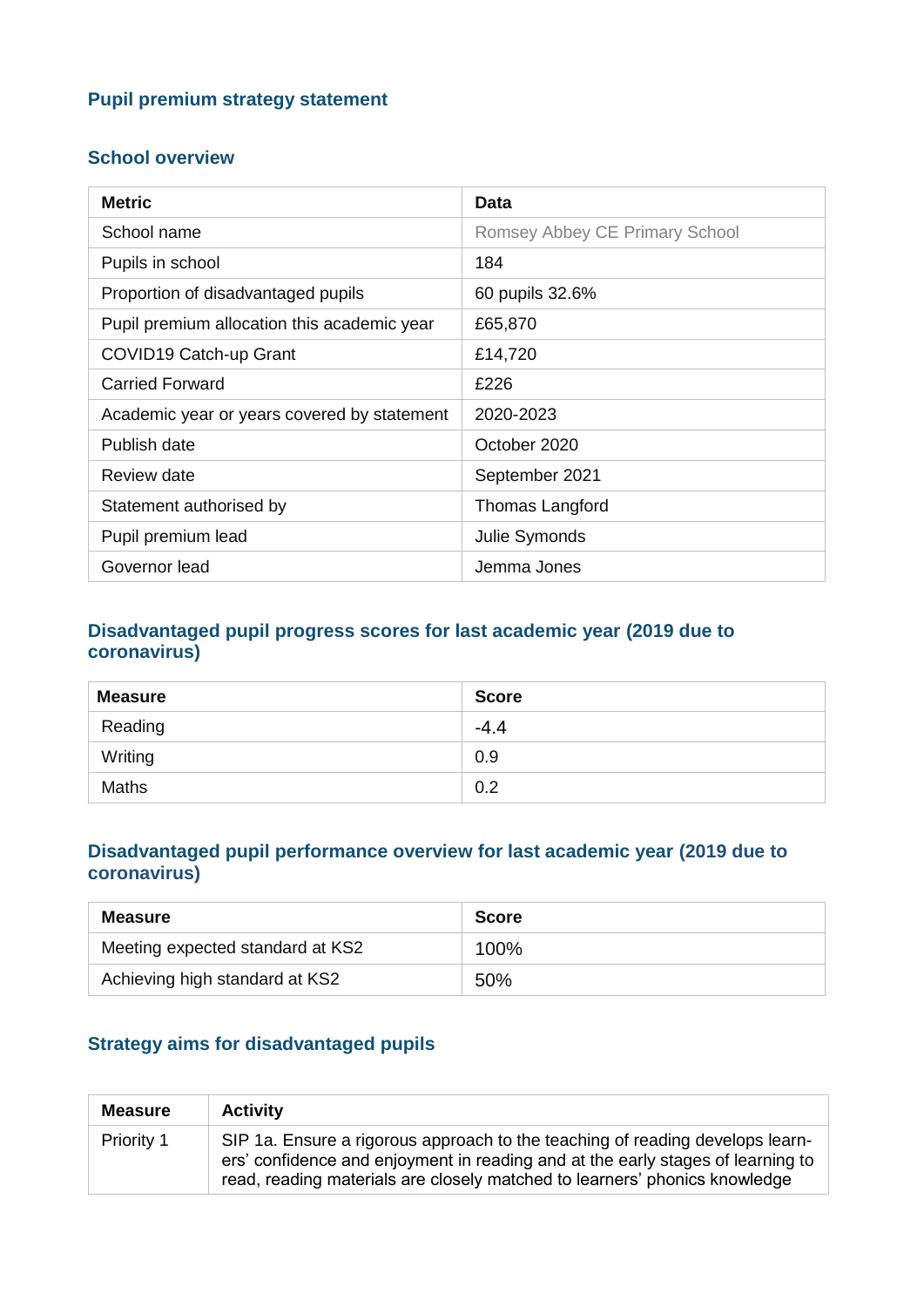| Priority 2 | SIP 1b. Teachers use dialogic talk for maths and science and self-regulation is<br>modelled and developed at all levels within the maths and science curriculums |
|------------|------------------------------------------------------------------------------------------------------------------------------------------------------------------|
| Priority 3 | SIP 1d. High quality teaching exists in all year groups with a focus on ensuring<br>the disadvantaged children make strong progress                              |
| Priority 4 | SIP 3a. Curriculum and wider school experience provides all children, espe-<br>cially disadvantaged pupils with a rich cultural capital                          |

# **Teaching priorities for current academic year**

| Aim                     | <b>Target</b>                                                                  | <b>Target date</b> |
|-------------------------|--------------------------------------------------------------------------------|--------------------|
| Progress in Reading     | Achieve national average progress scores<br>in KS2 Writing (0)                 | September 2021     |
| Progress in Writing     | Achieve national average progress scores<br>in KS2 Writing (0)                 | September 2021     |
| Progress in Mathematics | Achieve national average progress scores<br>in KS2 Writing (0)                 | September 2021     |
| Phonics                 | Achieve pass rate of 84%                                                       | September 2021     |
| Other                   | Improve attendance of disadvantaged<br>pupils to be in line with Non-PP pupils | <b>July 2021</b>   |

#### **Remember to focus support on disadvantaged pupils reaching the expected standard in phonics check at end of year 1.**

| Area                    | <b>Strategy</b>                                                                                                                        | Cost             |
|-------------------------|----------------------------------------------------------------------------------------------------------------------------------------|------------------|
|                         | TLR for Teaching & Learning Coach                                                                                                      | £6,390           |
| Teaching & Learning     | Employment of additional teacher to<br>reduce class sizes in the youngest<br>years and those soon to transition to<br>secondary school | £25,714 Year 1   |
| Monitoring & Evaluation | Inclusion Leader to oversee, PP, DT<br>LAC, PLAC, Mental Health, analyse<br>data, Co-ordinate Pastoral support.                        | £7,435           |
|                         | Cover for teachers to enable them to<br>attend Pupil Progress meeting                                                                  | £800 for 5 days  |
|                         |                                                                                                                                        | Year 1 - £40,339 |
| Projected spending      |                                                                                                                                        | Year $2 - E$     |
|                         |                                                                                                                                        | Year $3 - E$     |

# **Targeted academic support for current academic year**

| <b>Measure</b>                   | <b>Activity</b>                                                                                        | <b>Cost</b> |
|----------------------------------|--------------------------------------------------------------------------------------------------------|-------------|
| Reading                          |                                                                                                        |             |
| Increase reading for<br>pleasure | Purchase new reading books and<br>continue to embed the use of<br>Accelerated Reader across the school | £500        |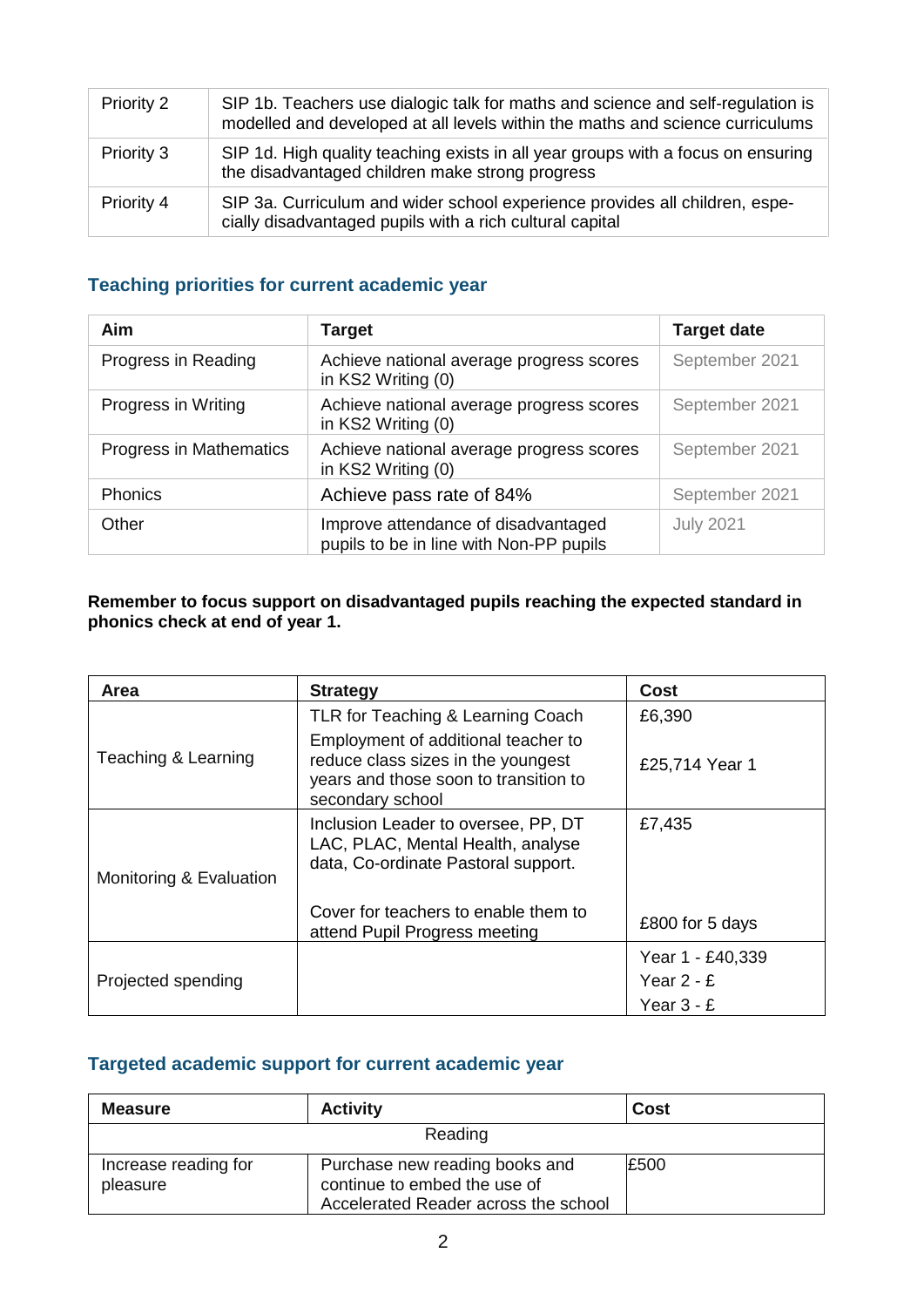| Writing                                                        |                                                                                                                    |                                  |  |
|----------------------------------------------------------------|--------------------------------------------------------------------------------------------------------------------|----------------------------------|--|
| <b>Embed Teaching for</b><br>Mastery across all year<br>groups | Writing Lead to work with the English<br>hub and cascade learning to all staff +<br>cover                          | £1,440                           |  |
|                                                                | <b>Maths</b>                                                                                                       |                                  |  |
| <b>Embed Teaching for</b><br>Mastery across all year<br>groups | Maths Lead and teacher to work with<br>the maths hub and cascade learning<br>to all staff + cover                  | £2,080                           |  |
| Pre-teaching                                                   | Afterschool small group maths<br>interventions for disadvantaged pupils<br>falling behind age-related expectations | £1,230                           |  |
|                                                                | <b>Wider Curriculum</b>                                                                                            |                                  |  |
|                                                                | Early Years towards Year 1                                                                                         | £120                             |  |
| Improve teaching &                                             | <b>Leading History</b>                                                                                             | £170                             |  |
| Learning in the wider                                          | PE Subject Lead Network                                                                                            | £75                              |  |
| curriculum                                                     | <b>Primary Science Network</b>                                                                                     | £75                              |  |
|                                                                | Moodle                                                                                                             | £720                             |  |
| Cover                                                          | To facilitate CPD                                                                                                  | £1,600                           |  |
|                                                                | Phonics, Speaking & Listening                                                                                      |                                  |  |
| Improve Speech &<br>Language outcomes<br>through ELKLAN - 2020 | Train 2 TAs and SENDCo                                                                                             | £530                             |  |
| Training to be agreed<br>2021                                  |                                                                                                                    | £550                             |  |
| Training to be agreed<br>2022                                  |                                                                                                                    | £550                             |  |
| <b>Improve Phonics</b><br>teaching                             | Whole School Phonics training                                                                                      | £410                             |  |
|                                                                |                                                                                                                    | Year 1 - £10,050                 |  |
| Projected spending                                             |                                                                                                                    | Year 2 - £5607<br>Year 3 - £5696 |  |

# **Wider strategies for current academic year**

| <b>Measure</b>             | <b>Activity</b>                       | Cost   |
|----------------------------|---------------------------------------|--------|
| Improve the response to    | Whole School training                 | £1,500 |
| the mental health of       |                                       |        |
| children                   |                                       |        |
| Support for PP Parents     | 1:1 or small group Parenting Support  | £1,500 |
| who are struggling to      |                                       |        |
| manage their child's       |                                       |        |
| behaviour.                 |                                       |        |
| Support children and       | Child and Family Support Worker 3     | £7,185 |
| families through difficult | mornings per week to analyse data,    |        |
| times                      | support parents, deliver ELSA and run |        |
|                            | friendship groups.                    |        |